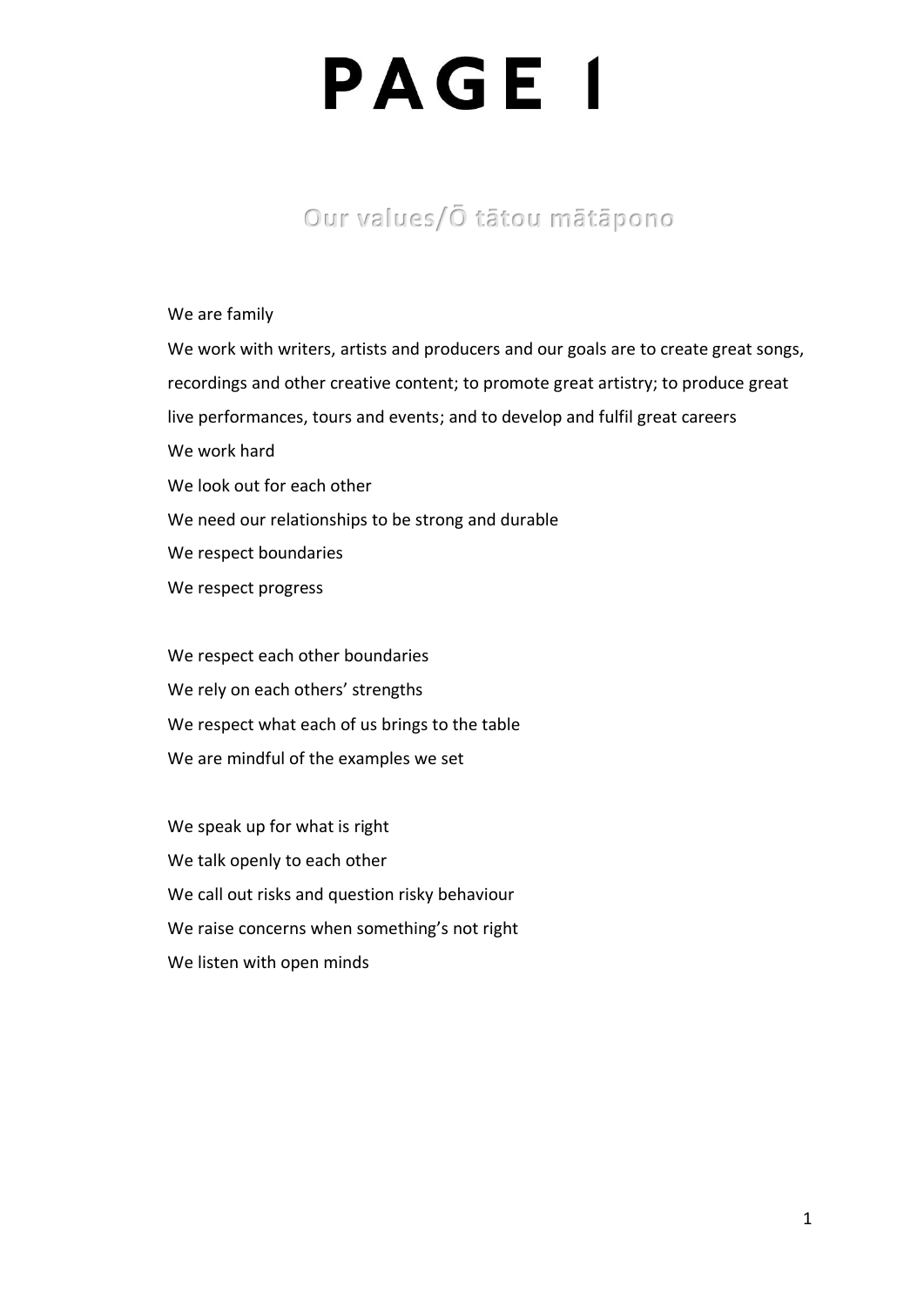

### **WHĀNAU (FAMILY) – LOOKING OUT FOR EACH OTHER**

#### *Wellbeing*

- 1. Wellbeing is essential if we are to succeed with our goals.
- 2. A sense of belonging is important to wellbeing. We celebrate diversity in our people and our music. We will continue to be inclusive in our approach.
- 3. Our values include looking out for each other. You can expect Page 1 to be alert to and actively manage work risks to your health, safety and wellbeing.
- 4. We also expect everyone working with us to look out for each other, safeguard their own wellbeing, and not to negatively impact on others' health, safety and wellbeing.

#### *Relationships*

- 5. We need our relationships to be strong and durable to achieve our goals.
- 6. In working together we can form tight bonds but we need to maintain appropriate boundaries.
- 7. Where there is an imbalance of power in a relationship<sup>1</sup>, the person with the power in the relationship should use their best efforts to:
	- a. Avoid having an intimate personal relationship with the other person because doing so would cross professional boundaries.
	- b. Be the one responsible for maintaining professionally appropriate boundaries in the relationship.
	- c. Respect the other person's mana and integrity.
	- d. If, despite their best efforts, an intimate personal relationship develops, be the one who discloses the existence of the relationship to Page  $1<sup>2</sup>$  as soon as possible. "As soon as possible" means when an intimate personal relationship first starts.

 $1$  A power imbalance can result where one person has significantly greater power or influence in the relationship, which may be due to age, experience, achievements, status, knowledge or other factors.

<sup>&</sup>lt;sup>2</sup> "Page 1" in this context means the owners and directors of Page 1.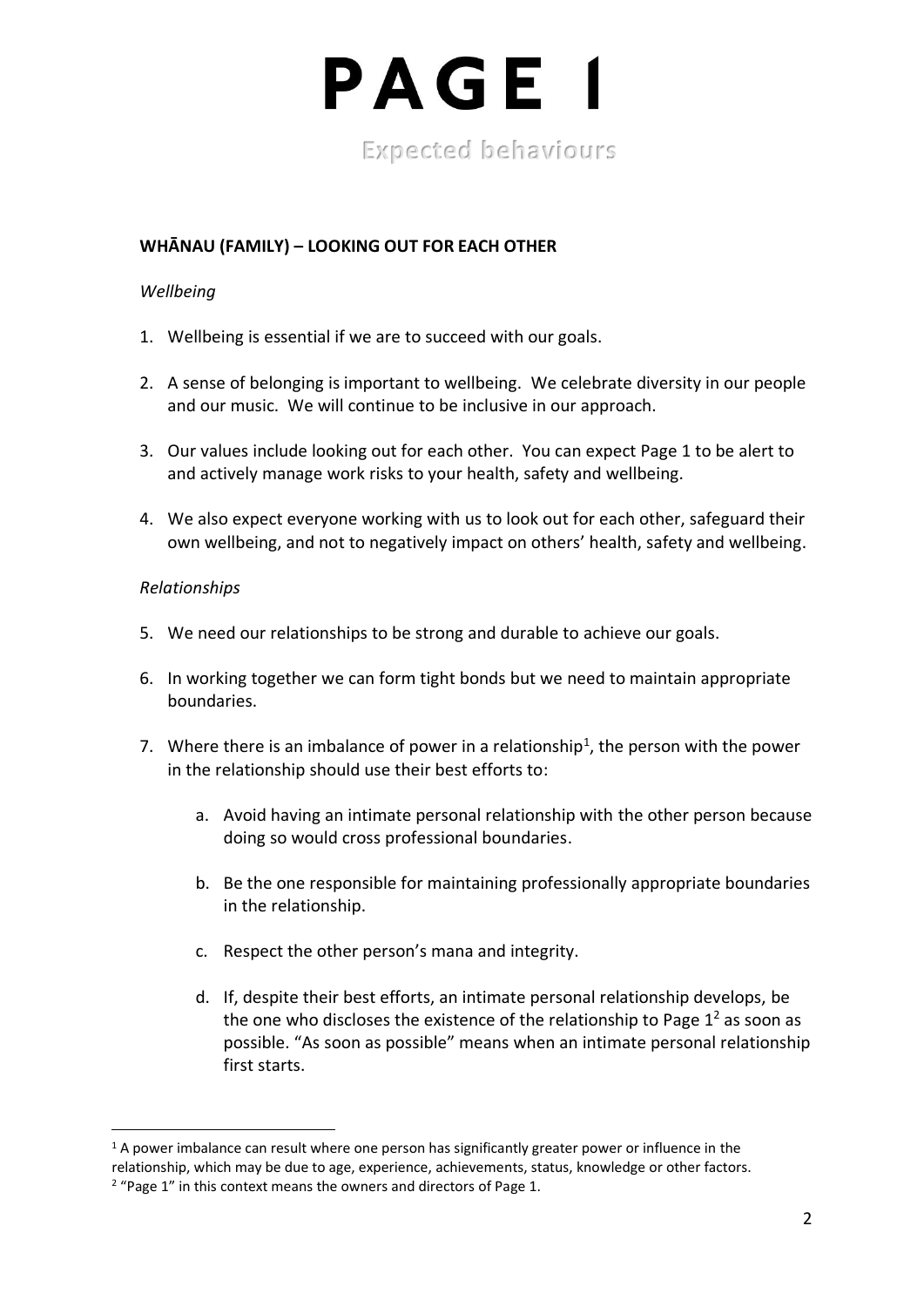#### **MANA (STRENGTH) – BUILDING EACH OTHER UP**

- 8. We depend on what each of us brings to the table in order to achieve our goals.
- 9. We all do our best work when we feel respected and valued for what we do.
- 10. We each need to play our part and to treat each other with dignity and respect.
- 11. We also need to be mindful of the examples we set to others, including our audiences.
- 12. We will not tolerate harmful behaviours, such as bullying, discrimination or harassment, including sexual harassment. $3$

### **PONO (HONESTY) – BEING OPEN, ETHICAL & LAW ABIDING**

*Acting professionally and with integrity*

- 13. We will behave in an ethical and professional manner at all times and we expect you to do the same.
- 14. We will manage any conflicts of interest transparently and appropriately, and will create an environment for all persons to be heard.
- 15. We will protect your privacy by safeguarding your personal information and will only collect and use your personal information for approved purposes.
- 16. We ask you to be responsible and kind when using media platforms. We will do the same.

#### *Being responsible and acting lawfully - alcohol and drugs*

- 17. Intoxication, especially before or during performances, creates risks for all of us both professionally and personally.
- 18. We expect those working with us to act lawfully and to model responsible behaviour.
- 19. Page 1 will lead by example by acting lawfully; and modelling and encouraging responsible behaviours.

*Speaking up/making a complaint*

<sup>&</sup>lt;sup>3</sup> See the appendix to this document for descriptions of these behaviours.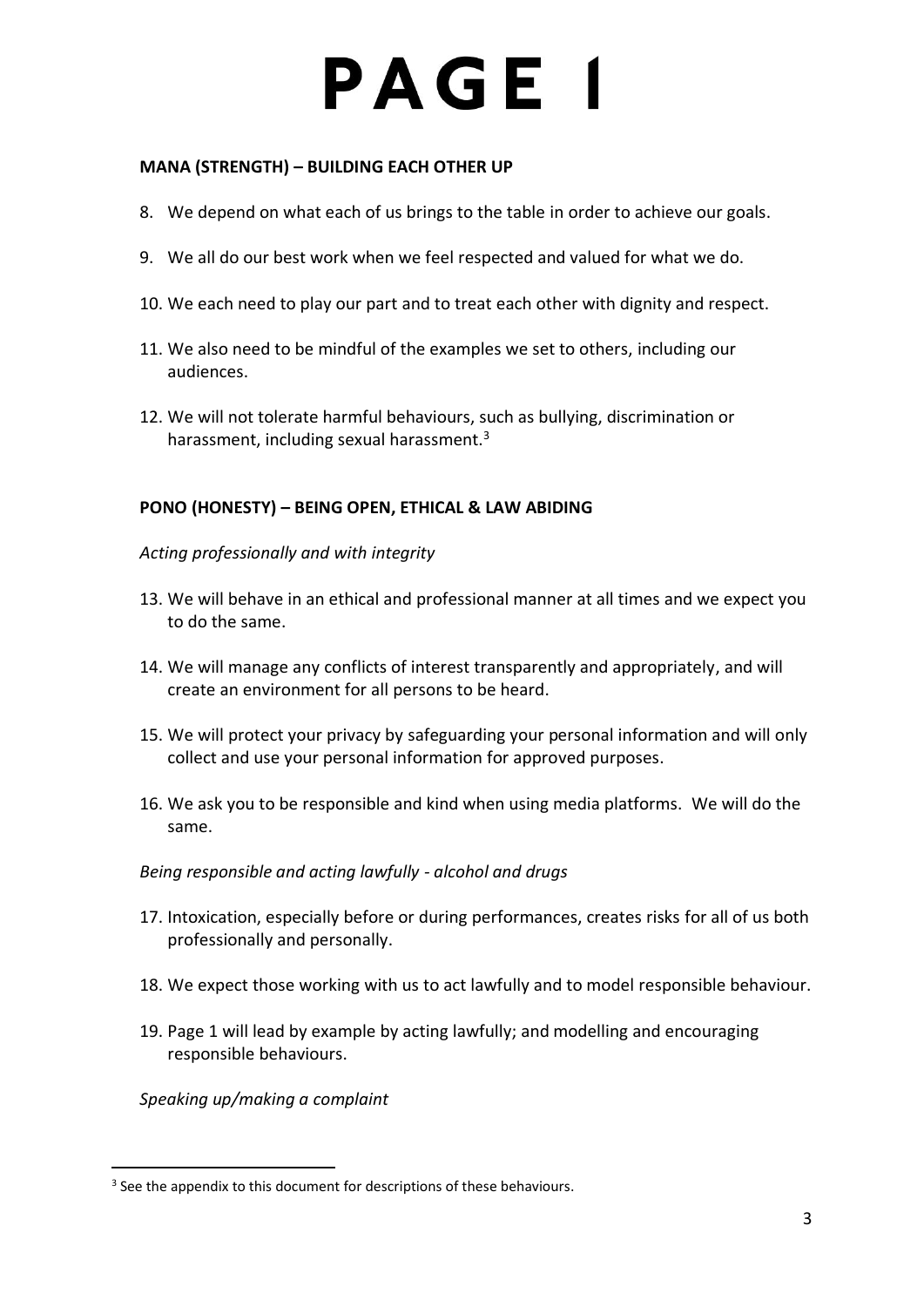- 20. Everyone working with Page 1 is encouraged to speak up or raise a concern early if they become aware of harmful behaviours in the context of Page 1 work. This includes behaviours that may not yet be harmful but which could become harmful if allowed to continue.
- 21. Page 1 will listen with an open mind to any concerns or complaints raised. We will take such concerns seriously and will maintain confidentiality wherever possible. (In some situations, disclosure may be legally required (for example to ensure safety or natural justice). Page 1 will consult with the complainant if this is required. See also the attached processes for raising a concern or complaint.

### **AROHA (TO FEEL) – OUR MINDSET**

- 22. We all do what we do because we have love for the industry and those around us
- 23. Our priority is to encourage and support each other's aroha for our work, for our audiences and for each other.
- 24. We will act with an aroha mindset. We ask you to do the same.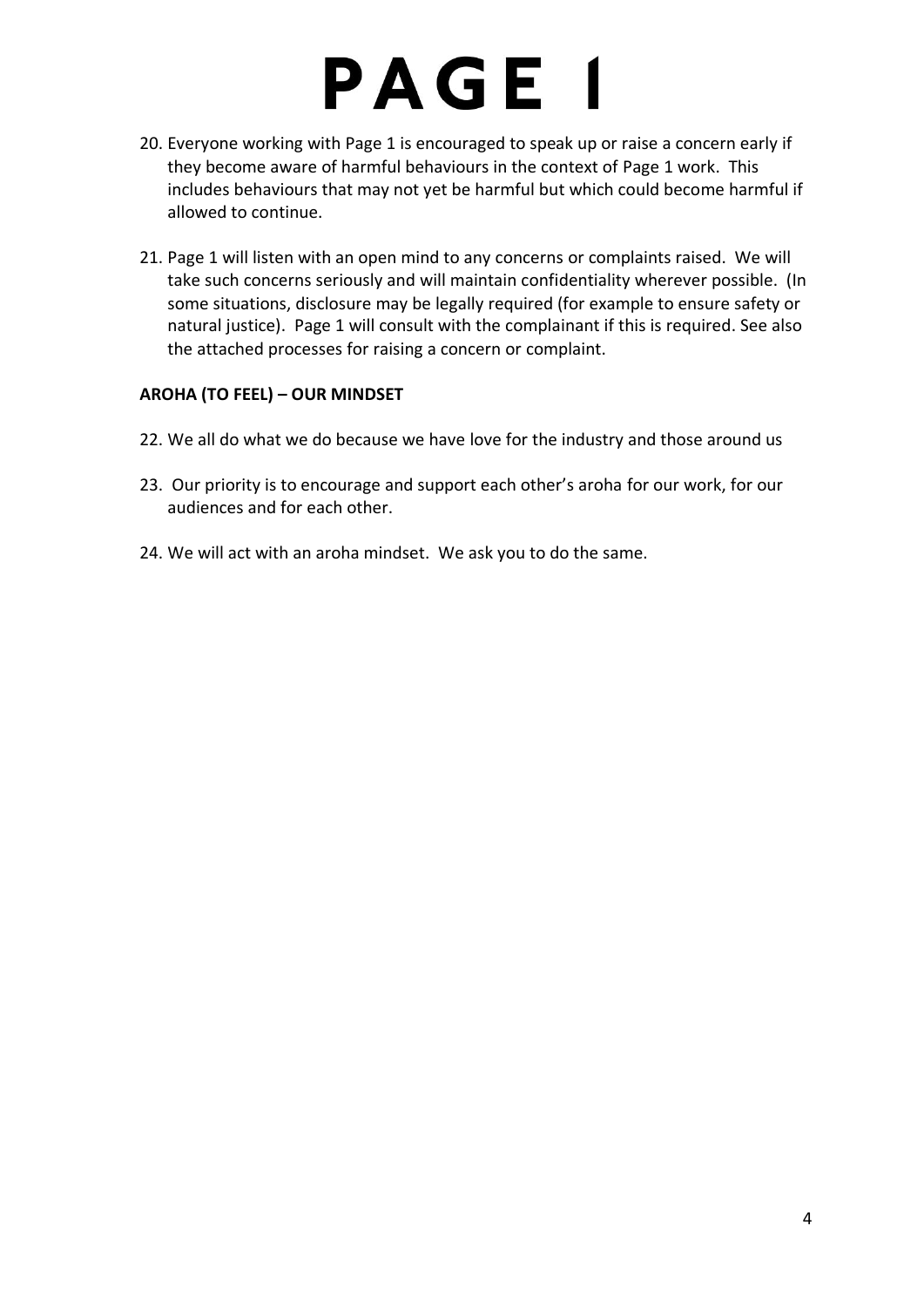## **Raising a concern or complaint about harmful behaviour**

### **WHAT IS HARMFUL BEHAVIOUR?**

Behaviour may cause harm when it is unsafe, unreasonable, unprofessional or unethical. Some behaviours that are known to cause harm are described in more detail below.

### **Bullying and harassment**

Workplace **bullying<sup>4</sup>** is repeated and unreasonable behaviour that can lead to physical or pyschological harm. Unreasonable behaviour includes victimising, humiliating, intimidating or threatening a person.

Bullying may include harassment, discrimination or violence.

For further examples of behaviours that may be considered bullying, see the Worksafe website "Bullying at work"

Workplace bullying is **not**:

- One-off or occasional instances of forgetfulness, rudeness or tactlessness
- Setting high performance standards
- Constructive feedback and legitimate advice or peer review
- A manager requiring reasonable verbal or written instructions to be carried out
- Warning or disciplining workers in line with the business or undertaking's code of conduct
- A single incident of unreasonable behaviour
- Reasonable management actions delivered in a reasonable way
- Differences in opinion or personality clashes that do not escalate into bullying, harassment or violence.

### **Sexual harassment or sexual harm**

*Please note*: if you have suffered sexual harm/harassment, you can call a free helpline **Safe to talk** / **Kōrero mai ka ora** which is available 24/7 and has trained counsellors available.

<sup>4</sup> Worksafe website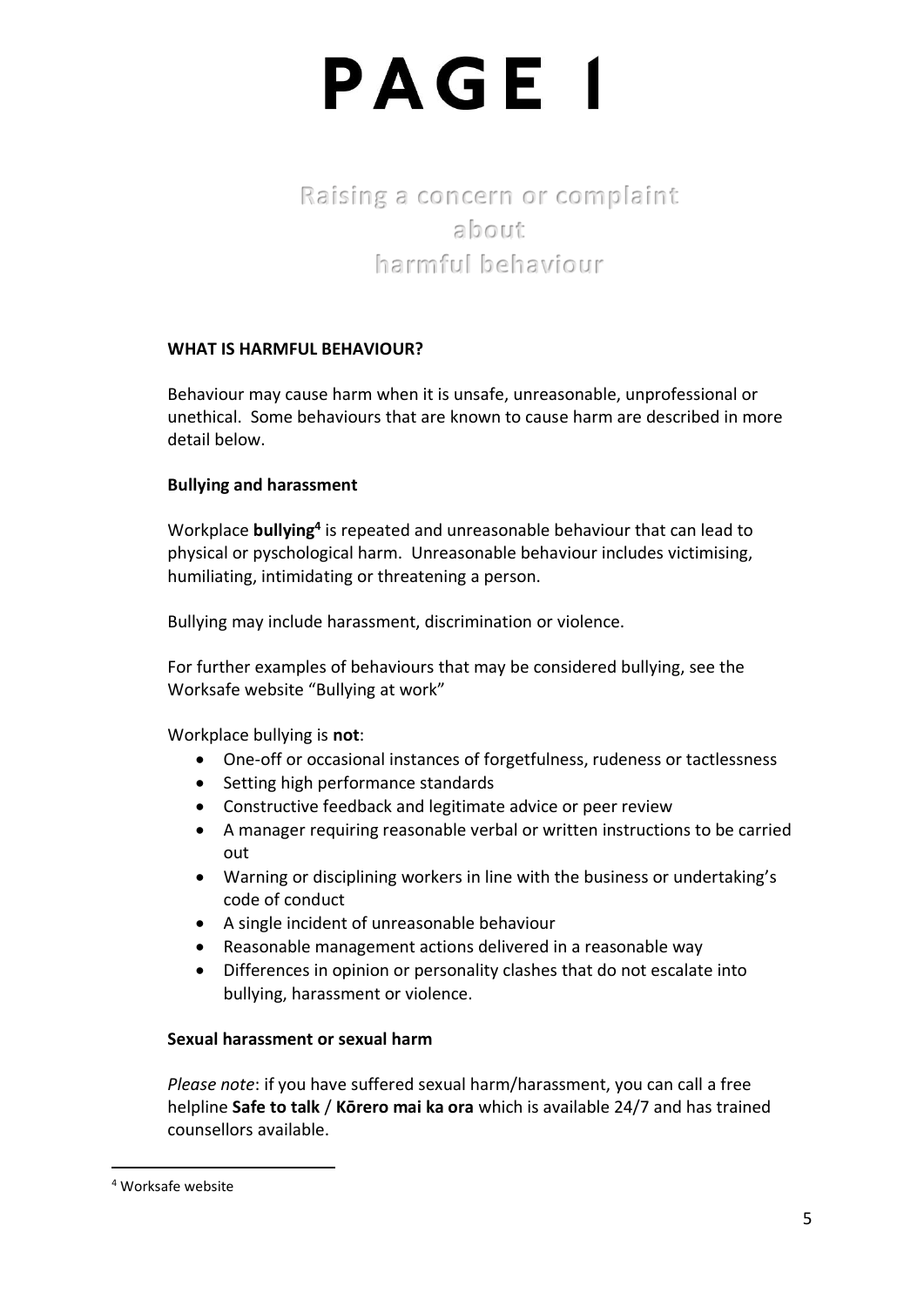Sexual harassment<sup>5</sup> is unwelcome or offensive behaviour that:

- Is repeated; or
- Is serious enough to have a harmful effect; or
- Contains an implied or overt promise of preferential treatment or an implied or overt threat of detrimental treatment

Sexual harassment can occur in person, by text, email, internet chat or social media channels. Examples of sexual harassment (provided on Worksafe's website) are:

- Offensive sexual remarks or jokes
- Implied or actual threats of being overlooked for work opportunities or promotion
- Unwelcome touching, patting or pinching
- Being regularly hassled for a date or being followed home
- Sexually offensive images at work, including screen savers of a sexual nature
- Intrusive questions about someone's sex life

### **Discrimination**

**Discrimination** is prohibited on the grounds of age, colour, race, ethnic or national origin, sex (including pregnancy), sexual orientation, disability, religious or ethical belief, marital or family status, employment status, political opinion, being affected by family violence, involvement in union activities.

### **RAISING A CONCERN OR MAKING A COMPLAINT**

### **Reason for raising a concern**

You are encouraged to raise a concern or make a complaint if:

- you are concerned about the behaviour of someone who works at or with Page 1
- the behaviour is unsafe, unreasonable, unprofessional or unethical and/or
- it is causing harm to you or someone else, or is likely to cause harm if it continues
- the behaviour occurs in the course of work and/or at a workplace.

A "workplace" can include a performance venue. However, the process for raising a concern or complaint only applies to managers working for Page 1; artists, producers managed by Page 1; employees of Page 1; and those full-time contractors who work primarily at Page 1' office premises. It does not cover others, including but not limited to event contractors or subcontractors.

### **Ways of raising a concern or making a complaint**

You can raise a concern by:

<sup>5</sup> Worksafe website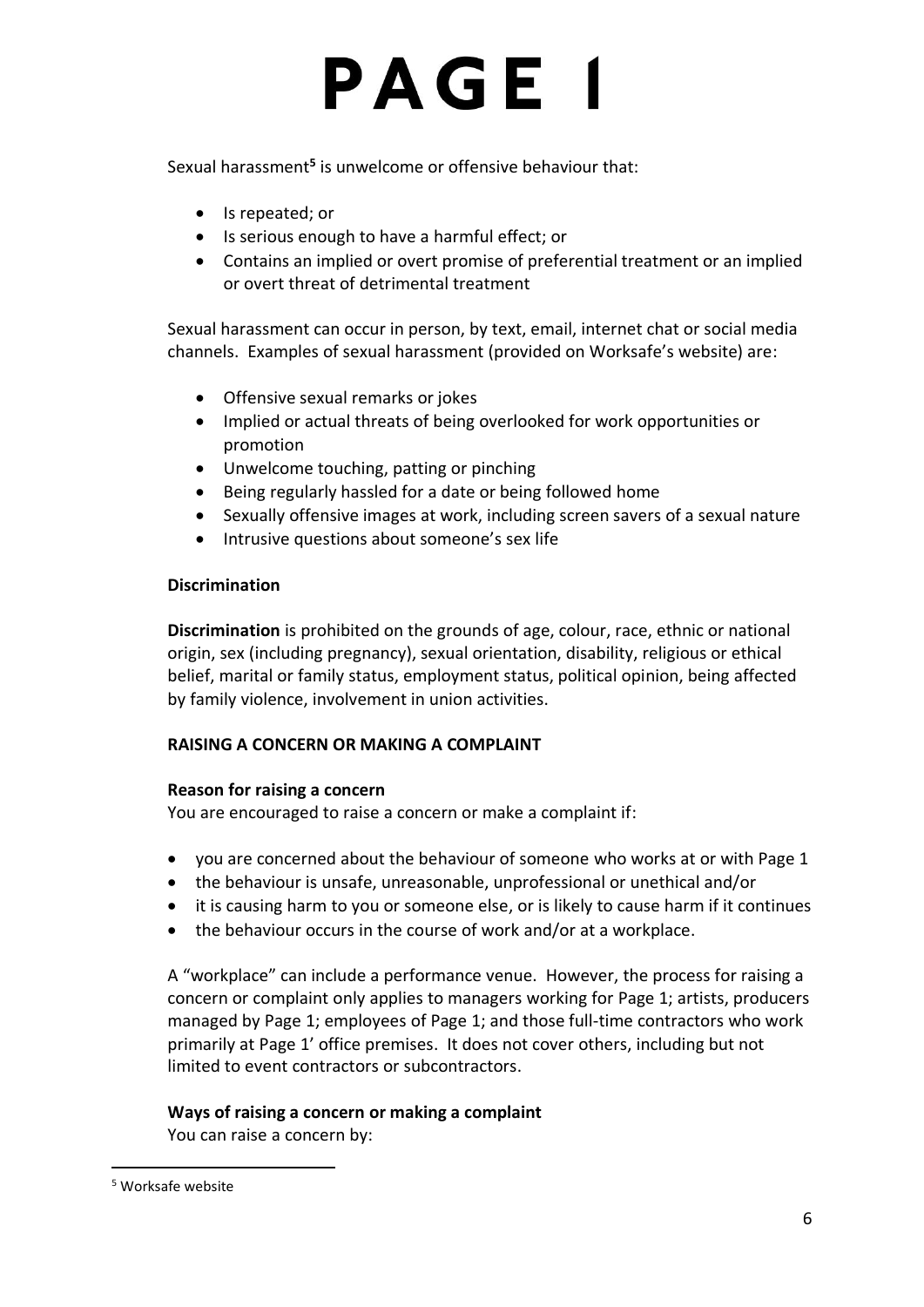- a. **Speaking up – (raising the concern informally)**: If you feel comfortable, speak up to the person responsible for the behaviour. (But do not feel you have to do this, especially if you would feel unsafe).
- b. **Making a complaint:** Record your complaint and describe what happened, where it happened and who was present. The more detail you can provide, the better. Say who did what, how the behaviour made you feel, and how it has affected your work. If you have taken any action about the behaviour so far, describe what you have done. You should also say what you want to happen as a result. Provide your complaint to a director of Page 1.
- c. **Making a complaint to an independent person**: If your complaint is about Page 1 owners or directors and you feel the behaviour is sufficiently serious to warrant an independent investigation, you may send your complaint to Humankind<sup>6</sup> have been retained to provide an independent channel for receiving a complaint about Page 1. Humankind will acknowledge your complaint and, if they consider the matter is sufficiently serious to conduct an investigation, will consult Page 1 on appropriate Terms of Reference for conducting the investigation. Page 1 is committed to providing an independent channel to encourage serious behavioural problems to be raised, but it will have the final decision on whether to commission such an investigation.

Depending on the grounds for your complaint, you may also have a right to complain to the Human Rights Commission. For more information, contact the Human Rights Commission in your region

- New Zealand 0800 4 YOUR RIGHTS (0800 496 877)
- Australia 02 9284 9750
- United Kingdom 0800 800 0082
- United States 0800 777 4723

If you are an employee, you have the additional option of making a complaint under the Employment Relations Act.

#### **Ways of responding to a concern or complaint**

In responding to a concern or complaint, Page 1 may take one of the following approaches, depending on the circumstances and seriousness of the behaviour:

a. Take a **low key approach** such as talking to the subject of the complaint and reminding them of Page 1' values and expectations.

<sup>6</sup> Humankind is an HR services company that Page 1 has contracted to provide an impartial, external channel for complaints.